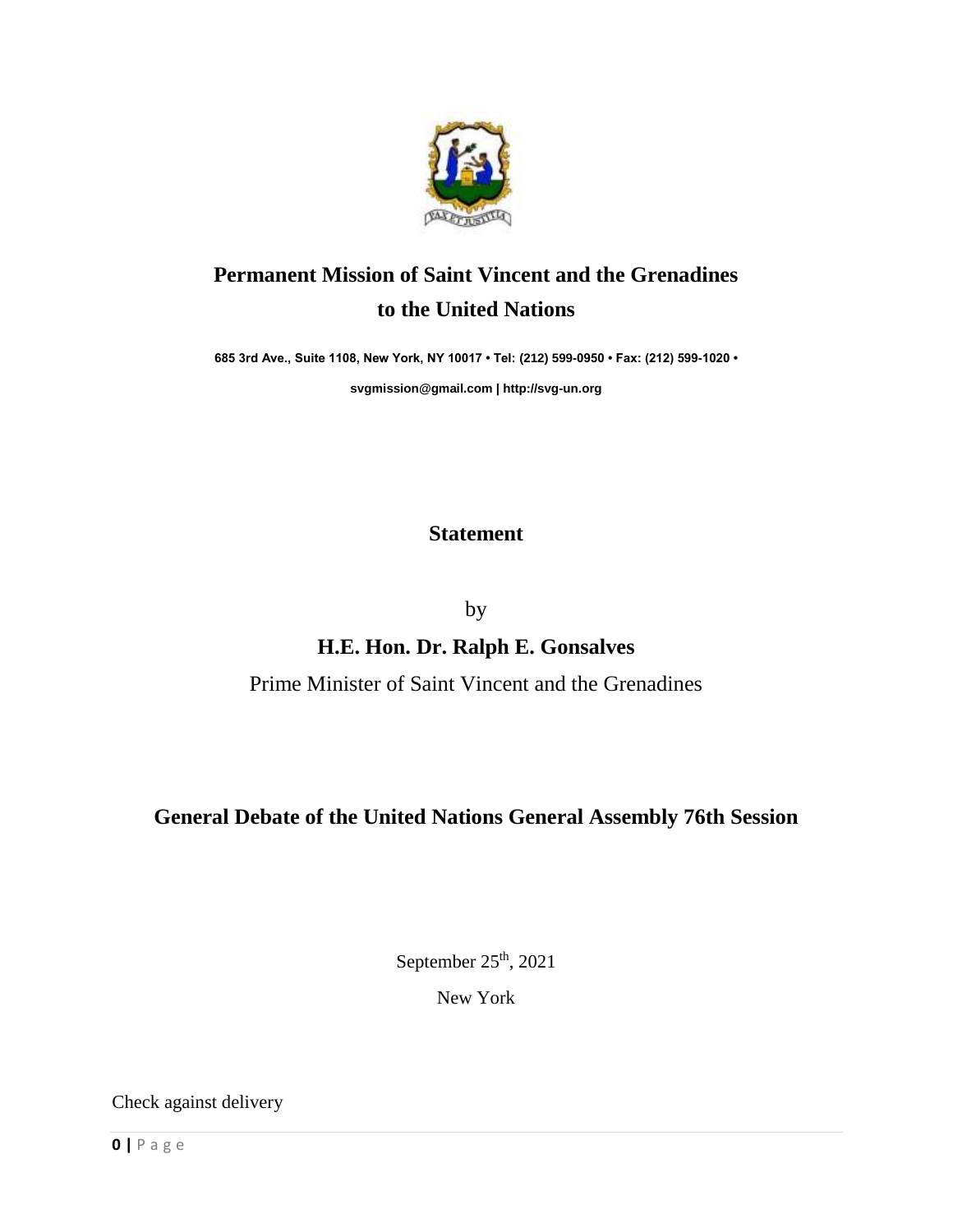Mr. President, Excellencies:

We are convened at this 76th Session of the United Nations' General Assembly at a time of severe health, socio-economic, political, climatic, and security challenges, globally, though unevenly, not in equal measure. The raging pandemic of COVID-19, which came upon us early last year, has put the world in a veritable tailspin, even as the roll-out of the vaccines has eased the strain somewhat, particularly in the developed world. A major shift has occurred in the global condition; a parallelogram of unruly and complex forces has been unleashed; a new paradigm has emerged; out-moded approaches are becoming, or have become, irrelevant; fresh initiatives and directions are required; and transformational leadership is needed, now more than ever.

In my country, St. Vincent and the Grenadines, a small-island developing state with all its historical legacies of under-development and contemporary burdens and limitations, has had to cope, additionally, with the devastating volcanic eruptions of April 2021, the on-rushing Atlantic Hurricane season, vaccine hesitance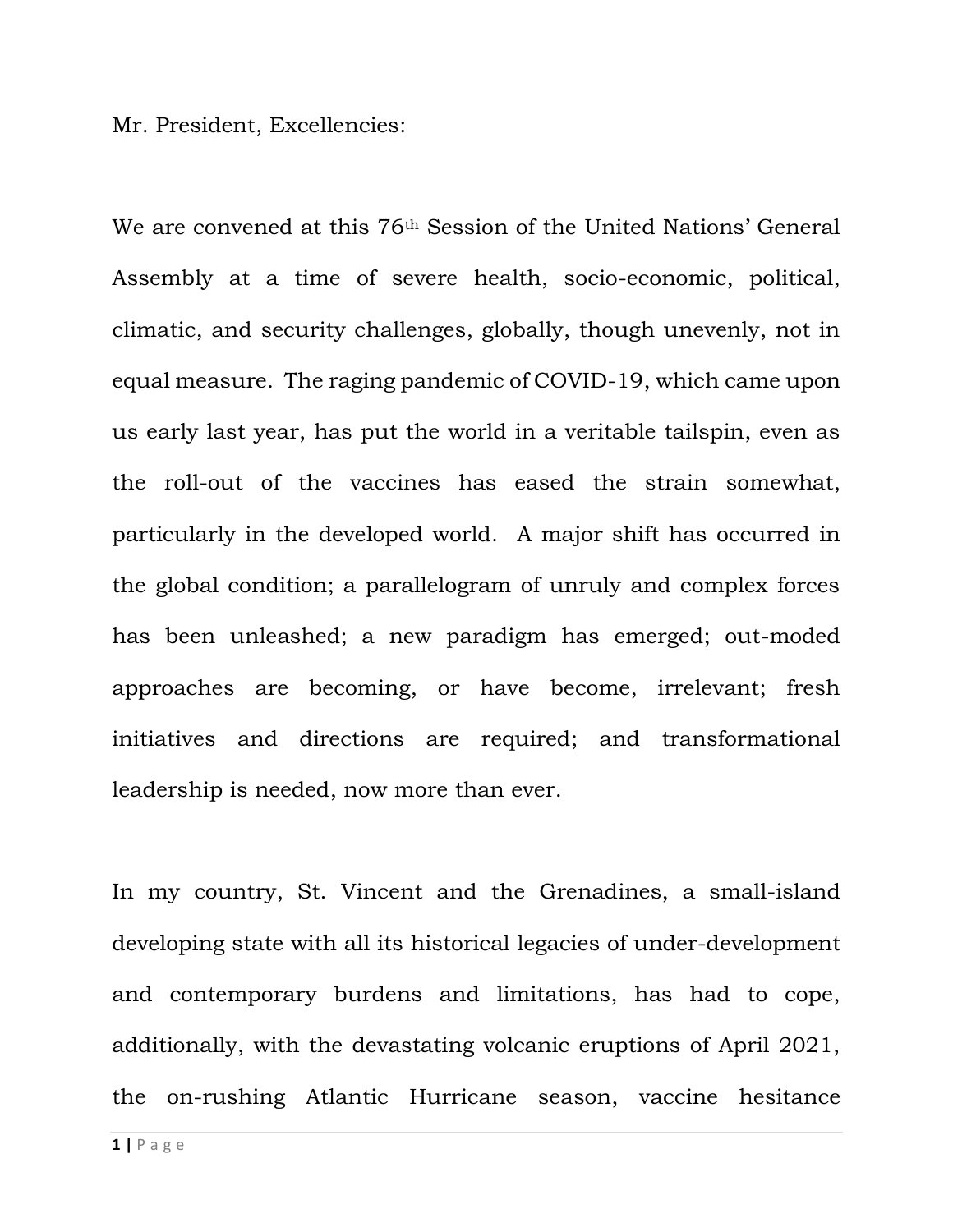amongst the population, and real uncertainty about the future. Amidst all this, our people are nevertheless possessed of a settled resilience and optimism of life and living, undergirded by God's redemptive grace, our own possibilities and strengths, a sterling regional solidarity, and promising internationalist support, inclusive of that of our United Nations, for peace and security, good health and prosperity for our people, as pledged in the Sustainable Development Goals (SDGs).

Immediately, all of us in this global family of nations, must work together to defeat COVID-19, return to an acceptable level of normalcy and the opening up of our economies. This represents a many-sided and enormous challenge of historic proportions in both diagnosis and prescription. A huge bundle of pre-existing, divisive and debilitating conditions ought to be efficaciously addressed; historic wrongs ought to be righted; and extant and emergent limitations and weaknesses, real or contrived, require appropriate correctives. The metaphoric lions and lionesses, globally, ought to converse with each other meaningfully, rather than hanker for perpetual disorder, insecurity, and war; they do not actually need to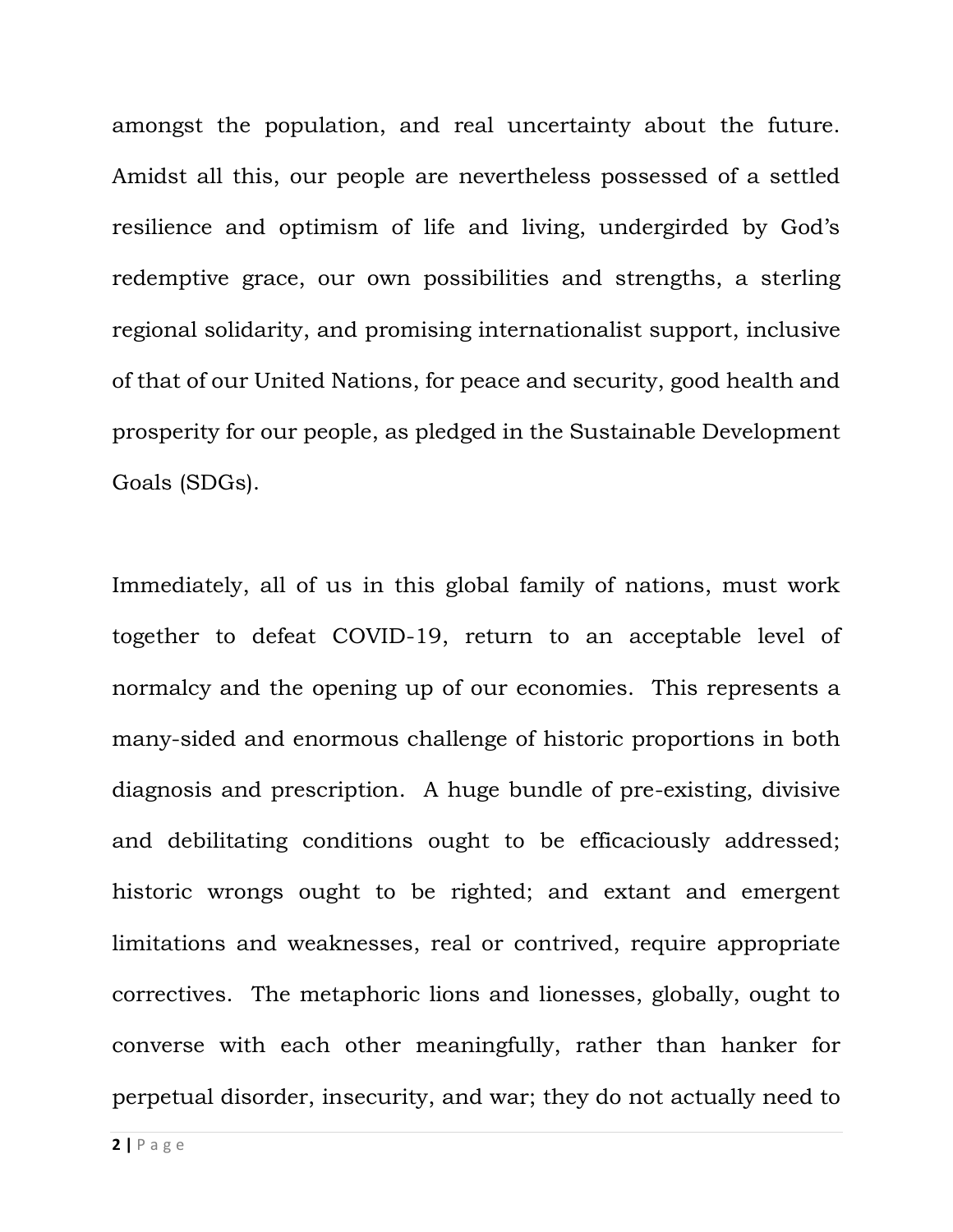lay down with each other in joyous embrace; they ought simply to resolve their differences, whether ancient or modern; and compromise, where necessary and desirable, in the interest of all. But for the sake of humanity, let us drop the vaunted self-interests, the vanities, and divisiveness — real or imagined, and work together, for the better.

These are the ennobling impulses which prompted the ancient prophets and teachers of all the world's monotheistic religions to summon their peoples, and their better angels, to uplifting purposes in this our Earthly City. These have been the civilising sentiments expressed, from time immemorial, in the voices of wise Emperors and thoughtful warriors. These are humanity's core values which constitute the bedrock upon which our United Nations organisation was originally built, and has been henceforth sustained. Faith in them, and accompanying works, will see us through these troubling times in which it appears that things are falling apart and the centre cannot hold.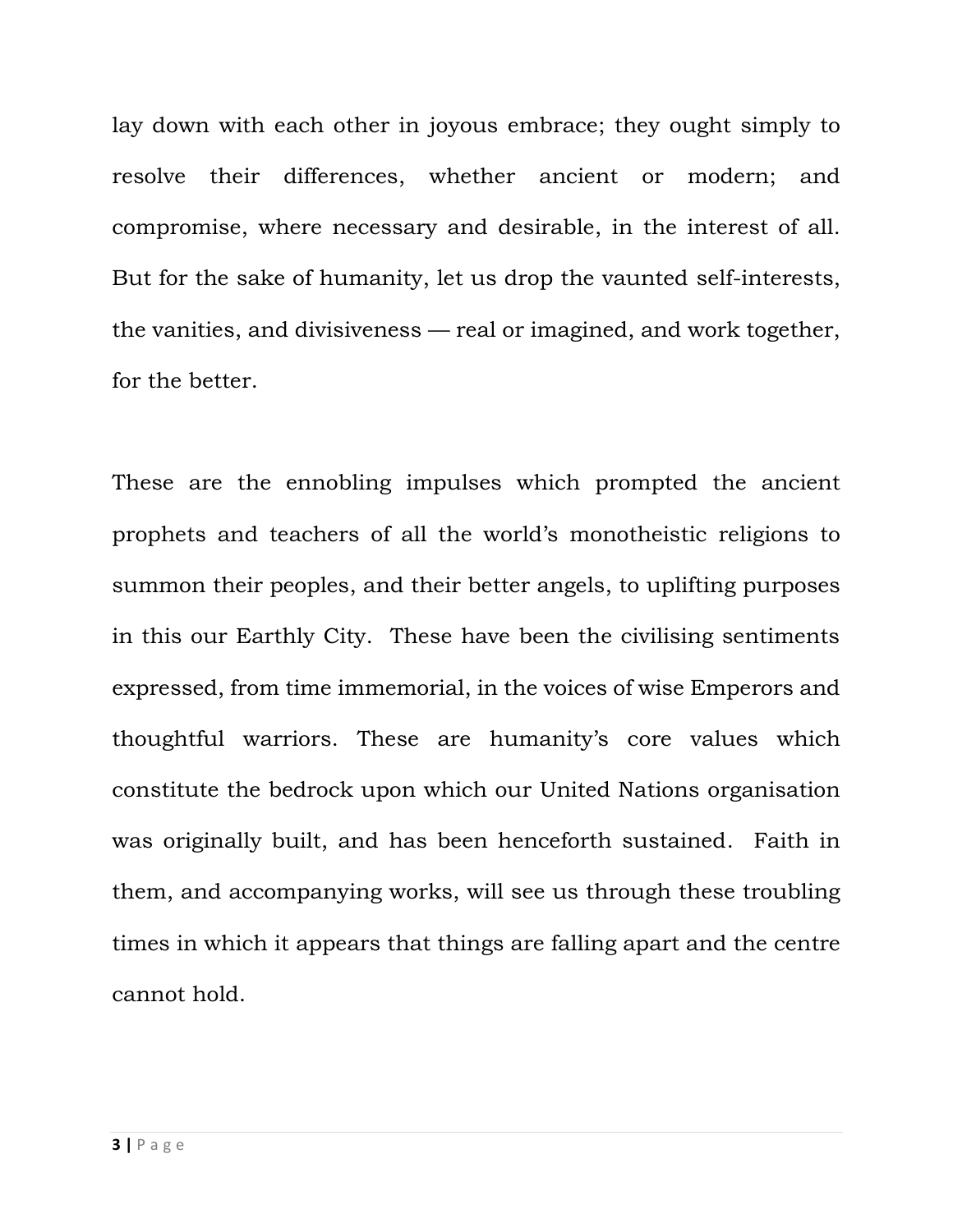The COVID-19 pandemic has put the global community at the critical, proverbial crossroads. What is to be done? First, let us recognise, and internalise, the novel, historic juncture at which we are, and accept, generally, the sage poetic advice that two roads diverge in the woods; and we ought to take the one least travelled by; and that will make all the difference." This will not be easy for historic combatants or contemporary rivals to do; but it is the only choice that humanity has.

In tackling the pandemic itself, the old ways have tended to predominate, even as the sunlit rays of a possible new path have emerged. Thus, for example, globally, we have witnessed unacceptable vaccine nationalism; the politicisation of the roll-out of the vaccines; and the roll-out of vaccines for the rich first and the poor afterwards. To be sure, we have also witnessed notable, and noble, work by some global institutions such as the World Health Organisation, the World Bank, and the COVAX Facility, to make vaccines more accessible to poor or marginalised countries.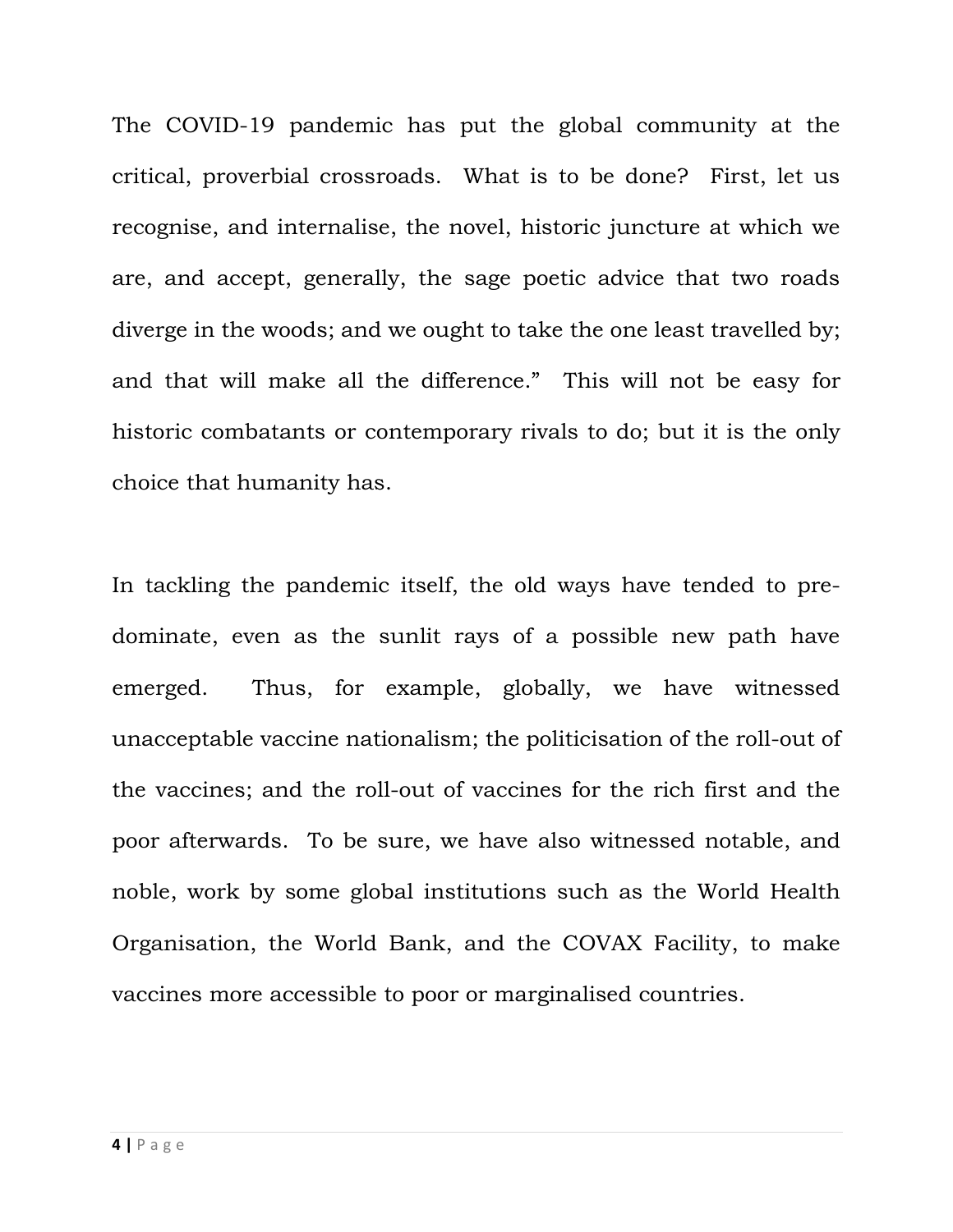It is true, too, though relatively late in day, that some rich countries in the North Atlantic (USA, Canada, and the United Kingdom) have delivered or agreed to deliver, freely, from their surpluses, vaccines to some less developed countries; we are very grateful. Still, though, some of these countries may be so slow in their promised deliveries that they may end up, embarrassingly, with expired doses of the vaccines running into several millions. It is timely to remind all of us that the noblest form of solidarity is to give not from the abundance or surplus that we may have but from the little that we possess; that is the lesson of the proverbial widow's mite. In this regard, on behalf of the Caribbean, I thank the government of the Republic of India for their early, and meaningful gift of Covishield Astrazeneca vaccines. Sadly, at least one country in the North Atlantic has refused to recognise Covishield for entry of persons into that country.

Mr. President, not only have the ways of the old order, pre-COVID, tended, still, to guide powerful countries in their actions; so, too, the behemoths in global communications. These entities, enveloped in mega profits and profiteering, own and control the various internet platforms, with little or no public regulation, and have ignored or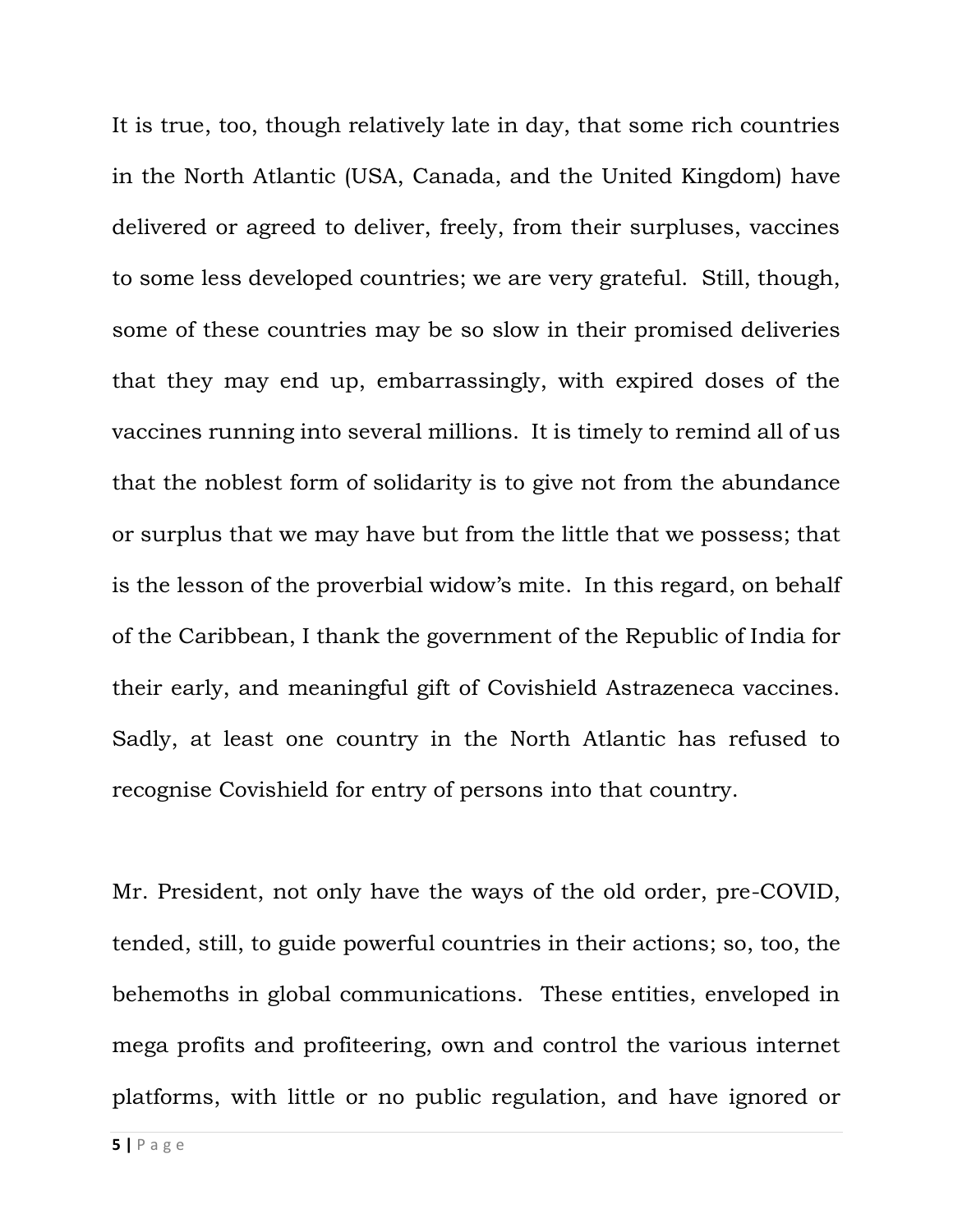abandoned any real sense of responsibility for the anti-vax misinformation and disinformation which occupy cyberspace. As a consequence, real people die in their multitudes across the world. Surely, this irresponsibility must stop!

Surely, too, many ancient and long-standing political quarrels ought to come to an end in these new, perilous times which humanity faces. At the top of the list ,must undoubtedly include: The refusal of Israel and its international backers to come to terms with the requisite of an independent Palestine, and a secure Israel, in accord with repeated resolutions of this august body; and, similarly, the refusal of the United States of America to dismantle the internationally unlawful, and crippling, economic blockade of Cuba, and to bring to an end the unjust, harsh, unilateral economic and financial sanctions against Venezuela and, to a lesser extent, Nicaragua.

So, too, it is high time for this United Nations and its agencies to cease their exclusion of Taiwan from meaningful participation. Surely, the world will benefit from Taiwan's inclusion in global bodes such as the World Health Assembly, the United Nations Framework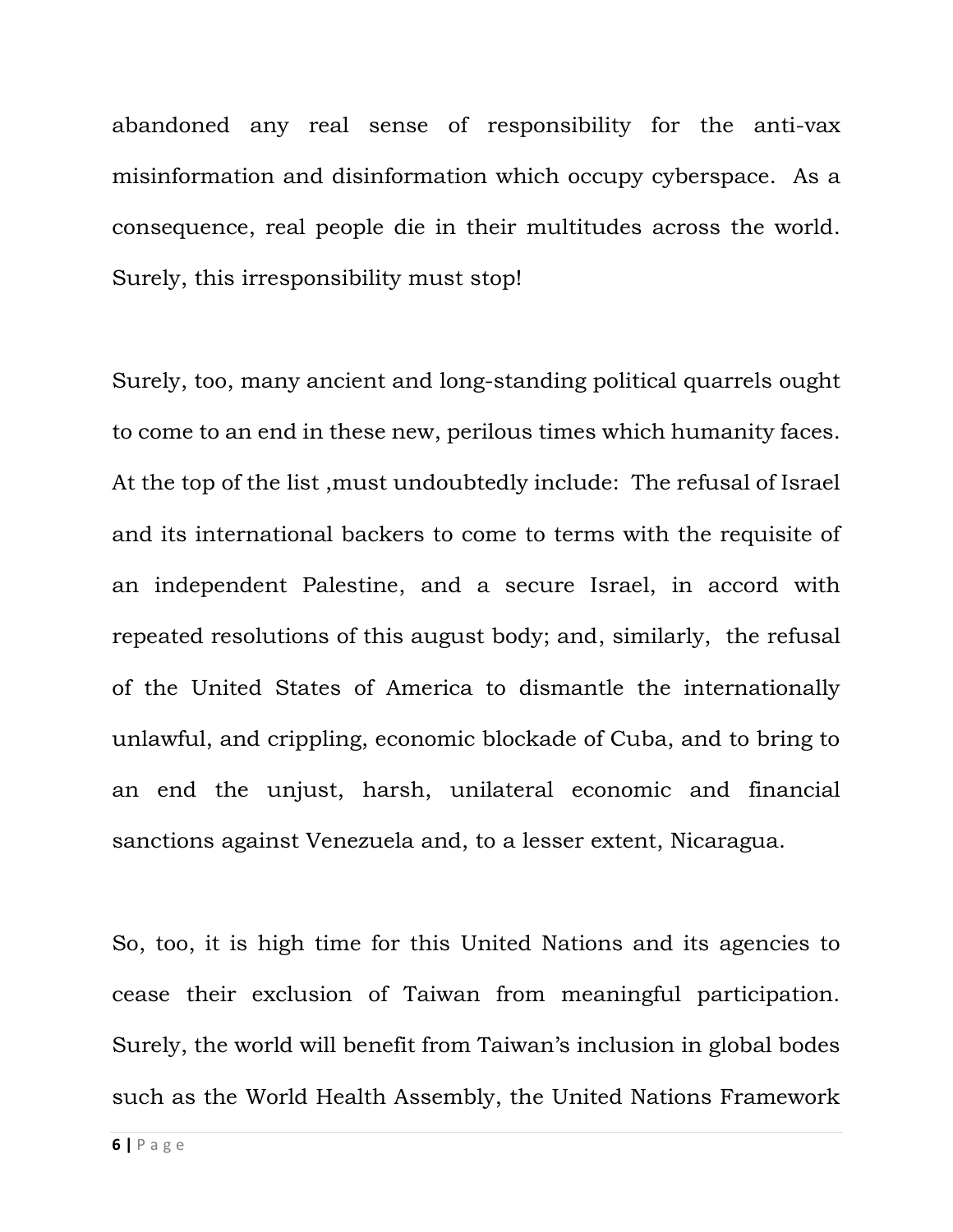Convention on Climate Change, the International Civil Aviation Organisation, and INTERPOL. Concerted, multi-lateral cooperation on global matters such as health, climate change, civil aviation, crime, and so forth requires all hands-on deck, metaphorically speaking. Taiwan is a relatively small, but legitimate, political expression of the magnificent Chinese civilisation; it has been an impressive economic miracle; it is a thriving democracy; and it has a right to ask for meaningful inclusion in the relevant global institutions. New times demand fresh solutions, not old-fashioned hegemonic responses.

By now, Mr. President, the folly of invading and seeking to remake countries in an invader's image and likeness is plain for all to see in Iraq, Afghanistan, and elsewhere. The human and economic costs are staggering. Still, though, the values of our United Nations demand that women must be respected and empowered, that religious discrimination must be rejected, that theocracies accommodate competing voices, and that terrorism and political violence be not embedded in any statecraft. The sacred principles of non-intervention and non-interference ought not to be blind,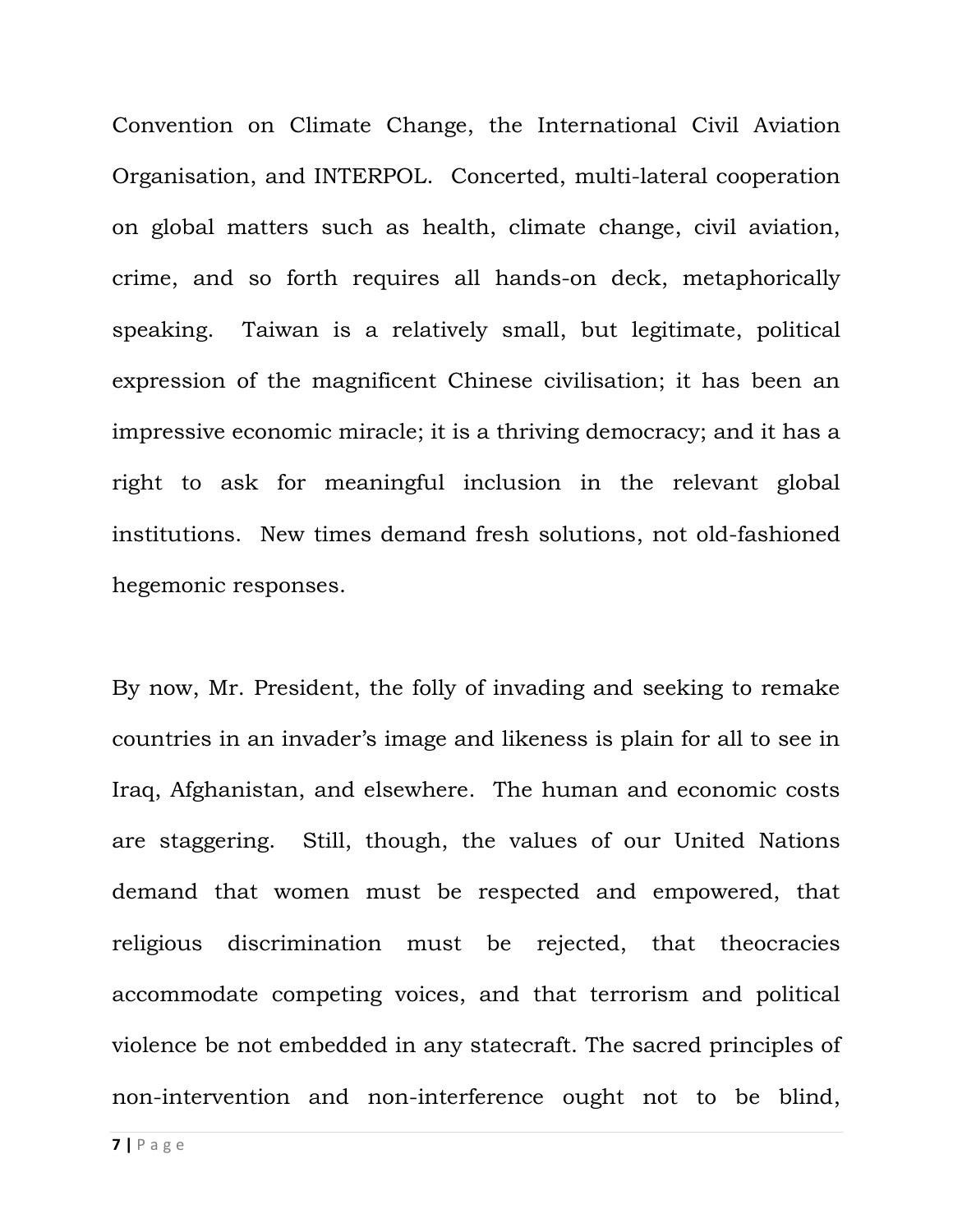perpetually or at all, to unacceptable and egregious excesses against humanity.

Mr. President, a looming ecological disaster awaits humanity unless we change course, for the better. No serious person who objectively examines the scientific data can but conclude that climate change is an existential threat to humanity, and especially to Small Island Developing States (SIDS) and countries, such as in West Africa and the Sahel region, which are being swept into seemingly unending natural disasters as a consequence of desertification and extreme land degradation. Science, the real world, and the Paris Accord have pointed to alternative pathways for humanity but the political will and requisite resources from the major emitters to address the grave challenge of climate change have not gone much beyond pious mouthings and marginal tinkering. St. Vincent and the Grenadines is hoping for the best at the Conference of Parties (COP) in Glasgow in November 2021, but we fear the worst — more procrastination and the ducking of serious responsibility by the major emitters. On this, humanity is at the midnight hour. Can we meet the challenge? We may not live to find out the answer if the usual continues.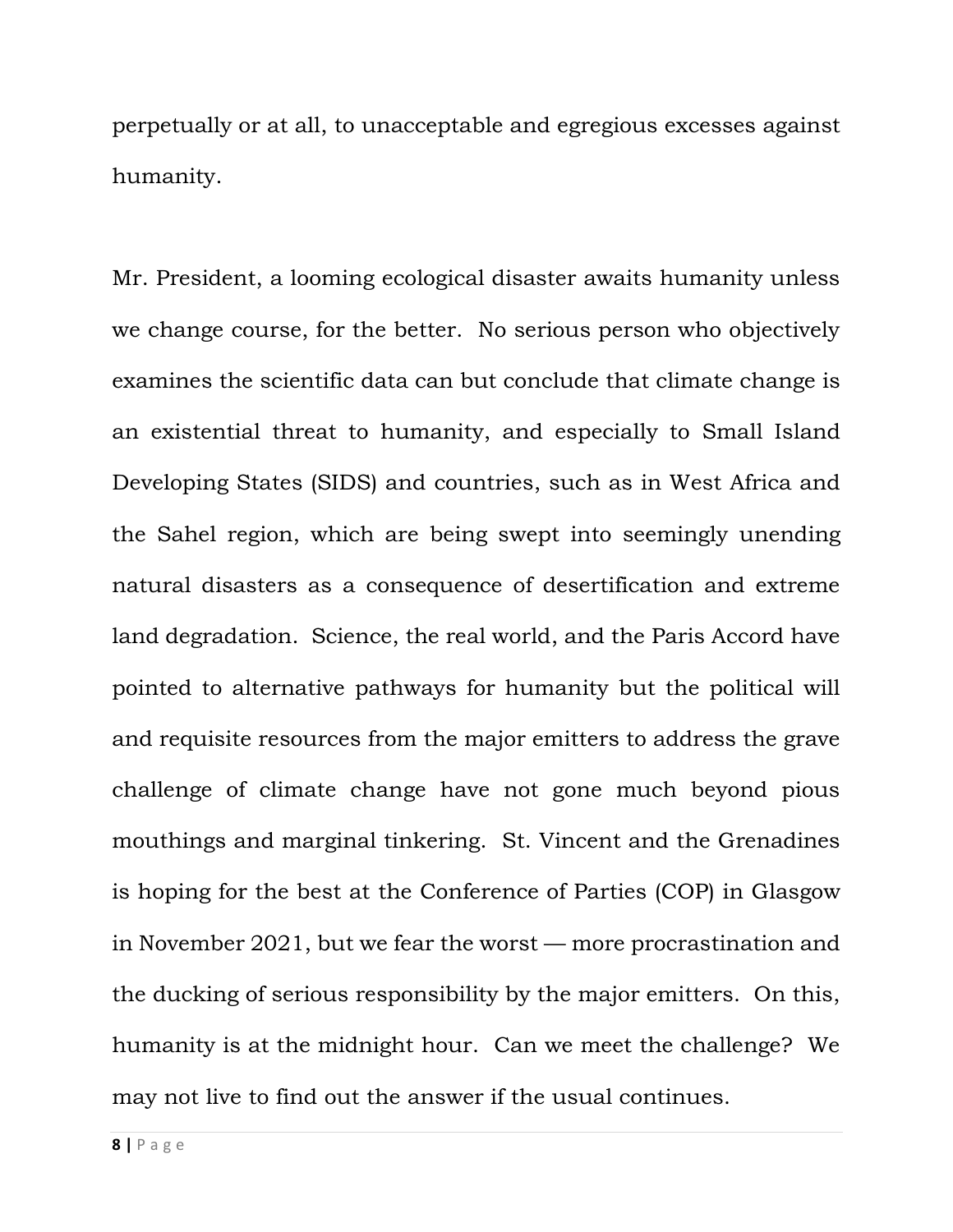Mr. President, there is a range of other pressing concerns relevant to the Caribbean that demand urgent, global, multi-lateral action. These include: Meaningful debt restructuring and a favourable reform of the global financial architecture; the replacing of certain wrong-headed criteria, such as GDP per head of population, by a Vulnerability Index to determine access to development financing; the cessation of the use of unilateral sanctions and the weaponising of the financial and banking systems against small states, including the capricious termination of corresponding banking relationships; the reversal of the diminution or slow-down of Official Development Assistance by rich countries; that Small Island Exceptionalism be accepted as a category to be objectively embraced in efficacious actions on the Sustainable Development Goals (SGDs) and a rulesbased international order; the necessity and desirability for reparatory justice from European nations in respect of native genocide and the enslavement of Africans from which the European nations profited systematically and from which, consequentially, our Caribbean countries have suffered a legacy of under-development;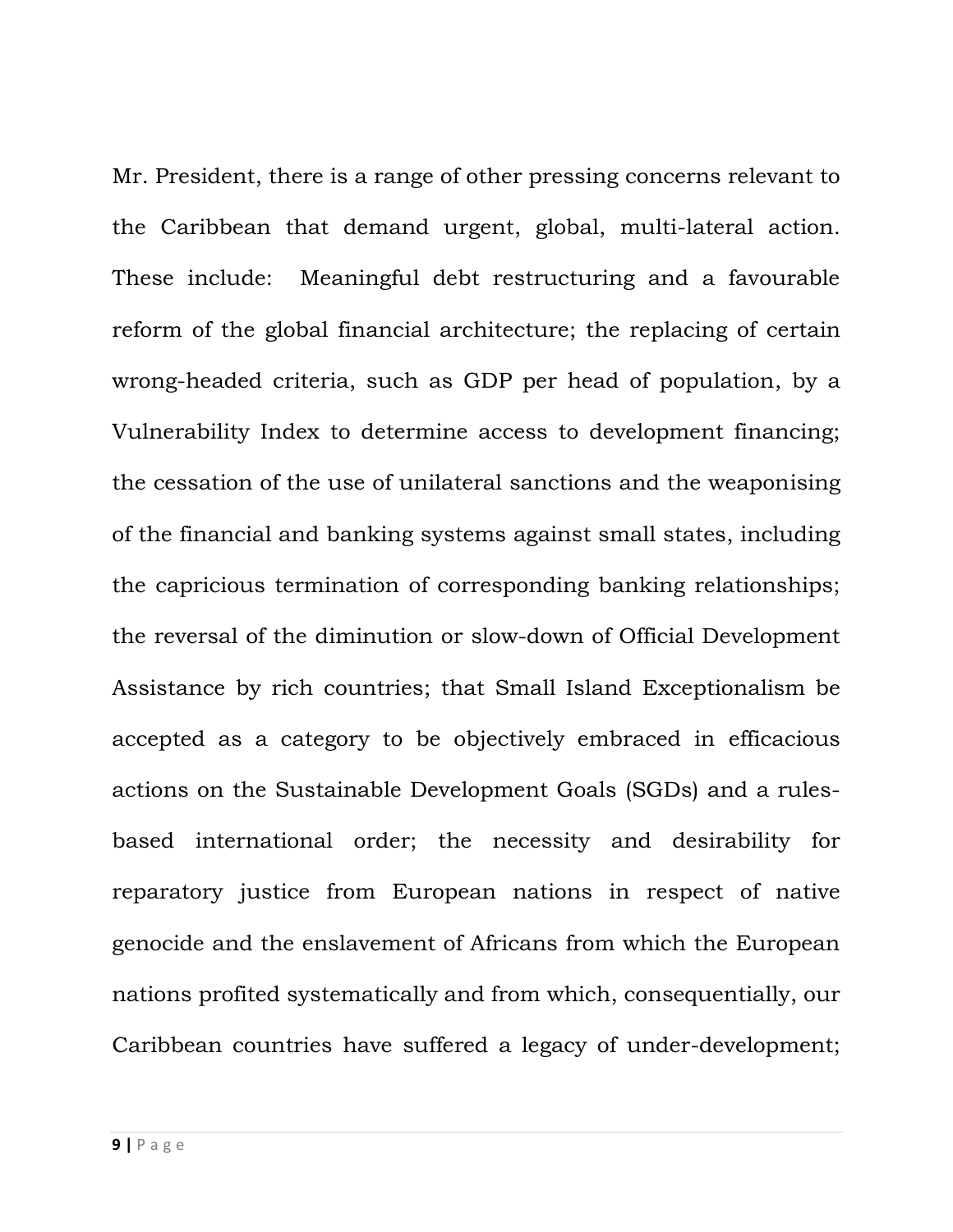and the urgent need for an appropriate multi-lateral initiative to assist Haiti, a CARICOM member, in its current peril.

Mr. President, at our United Nations, the reform agenda, including that of Security Council reform, demand renewed impetus. We have been talking about this subject for far too long, and avoiding concrete steps forward. St. Vincent and the Grenadines recognises the difficulties at hand but it is evident to all reasonable persons that the stranglehold of "the Permanent Five" on the Security Council ought to be appropriately loosened or broken in these times which are so different than in 1945.

St. Vincent and the Grenadines has been honoured over the past near-two years to sit as a non-permanent member of the Security Council. St. Vincent and the Grenadines is the smallest country ever to sit on this esteemed Council. All objective observers concur that we have carried out our work and responsibilities commendably, and have contributed to the maintenance and advancement of peace,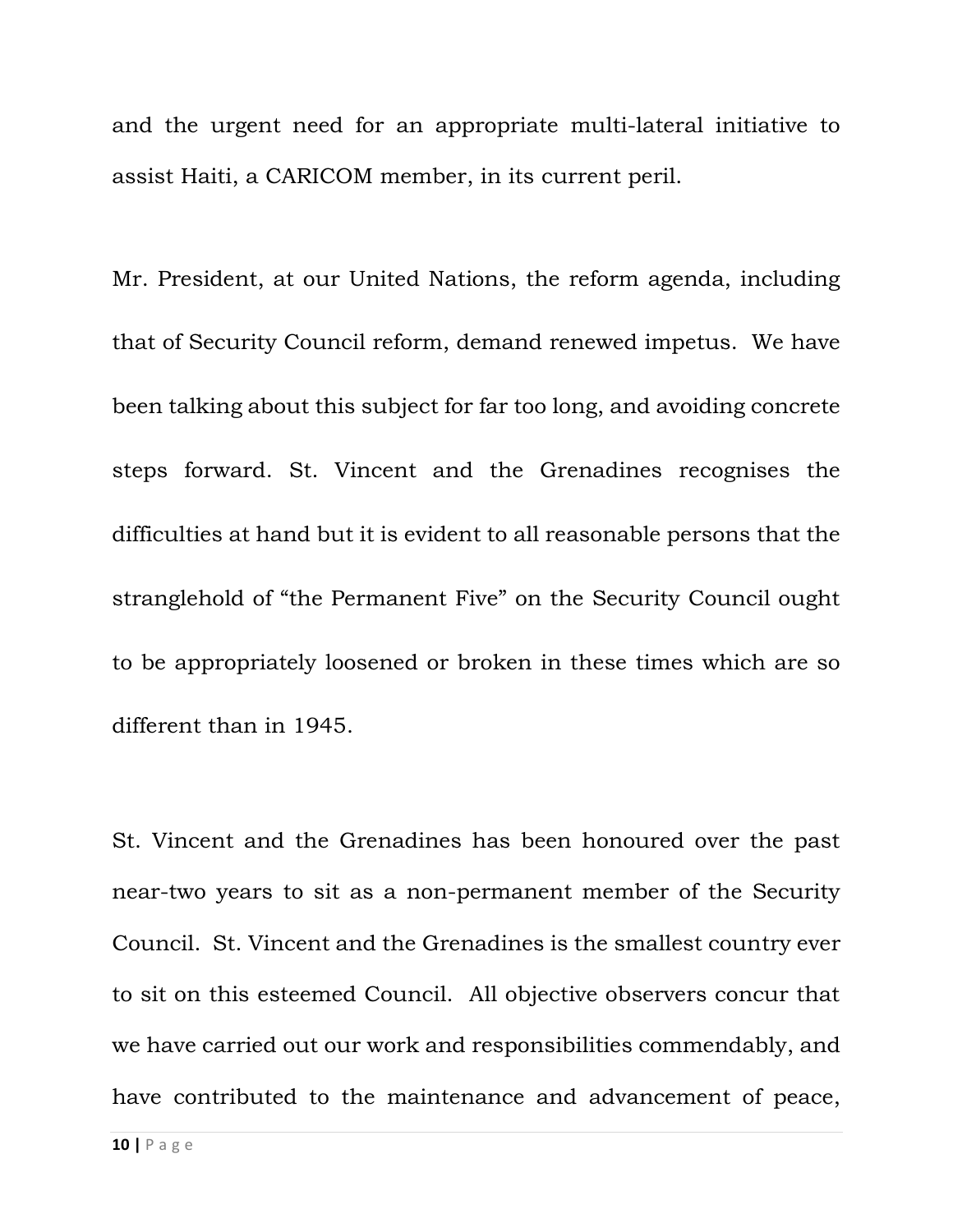security, and prosperity, globally. Importantly, St. Vincent and the Grenadines has been a central party to the establishment of an institutional nexus known as the A3 plus One (the three nonpermanent members from Africa plus St. Vincent and the Grenadines), as a distinctive voice for Africa, the Caribbean, and Latin America. Long may this nexus continue, especially in this the UN Decade for Peoples of African Descent.

Mr. President,

The lessons of today mirror many of those lodged in the tiring, and oft-times tired, struggles of yesteryear. From whence, in the still smouldering ashes of global conflict, our forebears crafted this multilateral institution called the United Nations to provide hope and stability to all of humanity. Yet, this labour is incomplete. The pervasive inequalities that defined the pre-COVID political and socioeconomic order must not become tomorrow's nightmarish reality. Instead, in this COVID era, we must reorganise ourselves, *locally, regionally, nationally and globally*, in a quest to provide peace, security, and development to all countries and peoples, in novel ways